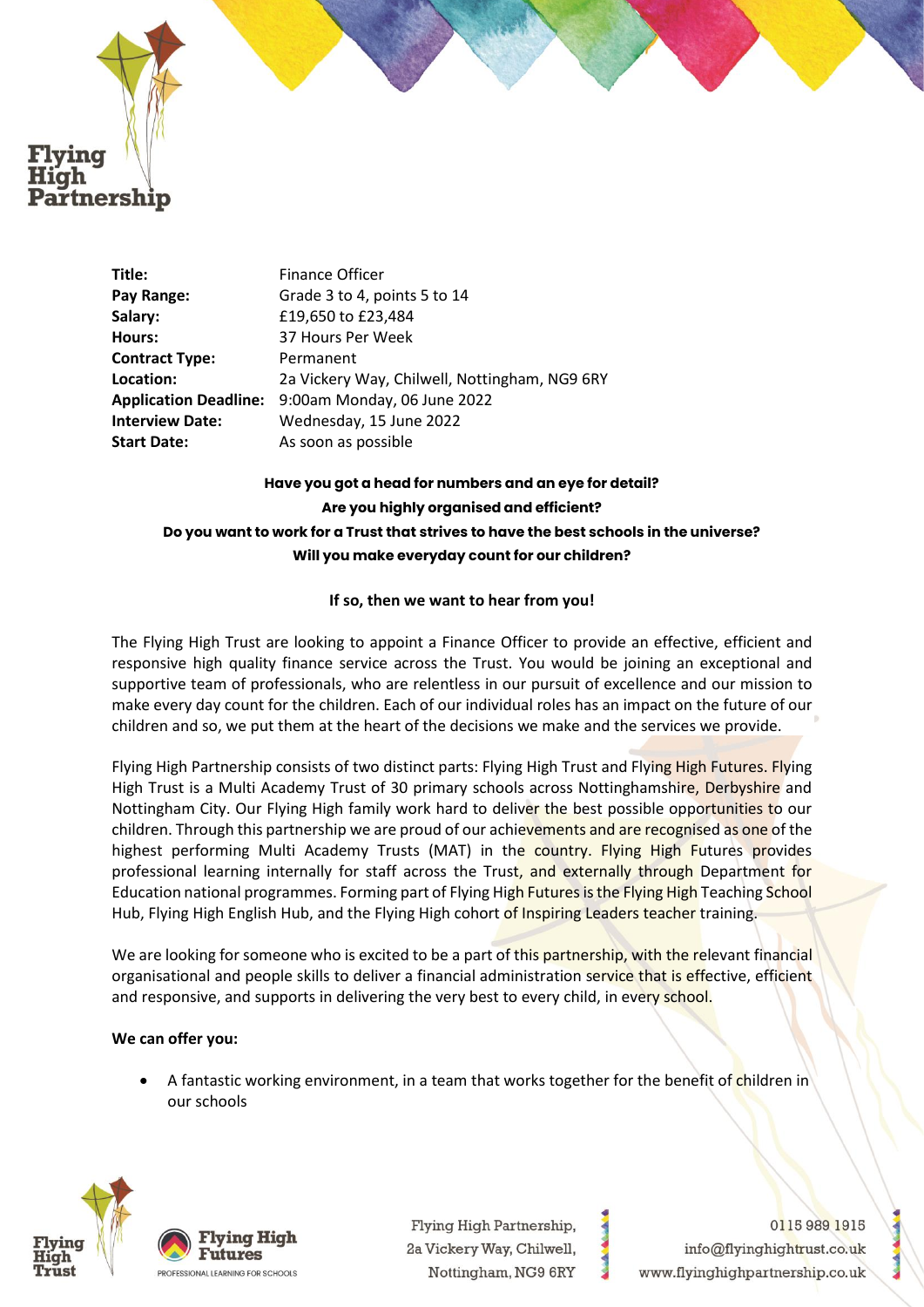

- Working with a committed and skilled existing finance team
- The opportunity to form part of our central team, working in close collaborations with our wider trust team and schools
- Support to develop you within this role, to be the best you can be, and to help you develop for your next career step
- An opportunity to be part of a supportive, developmental partnership
- The opportunity for quality Continuous Professional Learning
- A varied job where no day is the same!
- The opportunity for flexible working and a generous holiday entitlement.
- Pensions scheme with generous employer contributions.
- An organisation committed to supporting and enabling all staff

## **We are looking for someone who:**

- Is passionate about using their financial skills to make a difference
- Is interested in education and impacting on the lives of children.
- Is motivated, pro-active and ensures accuracy
- Has excellent communication, interpersonal and organisational skills.
- Can work effectively with and without direction.
- Enthusiasm, energy, integrity, and professionalism.
- Is a team player.
- Has an eye for detail.
- Is willing to roll up their sleeves up and get stuck in.

## **Your core duties will be:**

- To work withing the mandatory guidelines within the Academy Trust Handbook and the Trust Financial Procedures Policy
- To be responsible for the safe keeping and accurate processing of financial records
- To undertake the delivery of a wide range of financial processing activities
- To ensure the efficient, pro-active and timely resolution of finance queries for schools and central team
- To provide support and training on the Trust accounting software
- Maintenance and monitoring of the trust wide purchase ledger
- Play an active role in securing best value purchase for all supplies and services to ensure the effective use of resources
- Collation of monthly reports from schools in line with Trust policies
- Preparation for and assistance with internal and external audit



**Flying High** Futures ROFESSIONAL LEARNING FOR SCHOOLS

Flying High Partnership, 2a Vickery Way, Chilwell, Nottingham, NG9 6RY

01159891915 info@flyinghightrust.co.uk www.flyinghighpartnership.co.uk